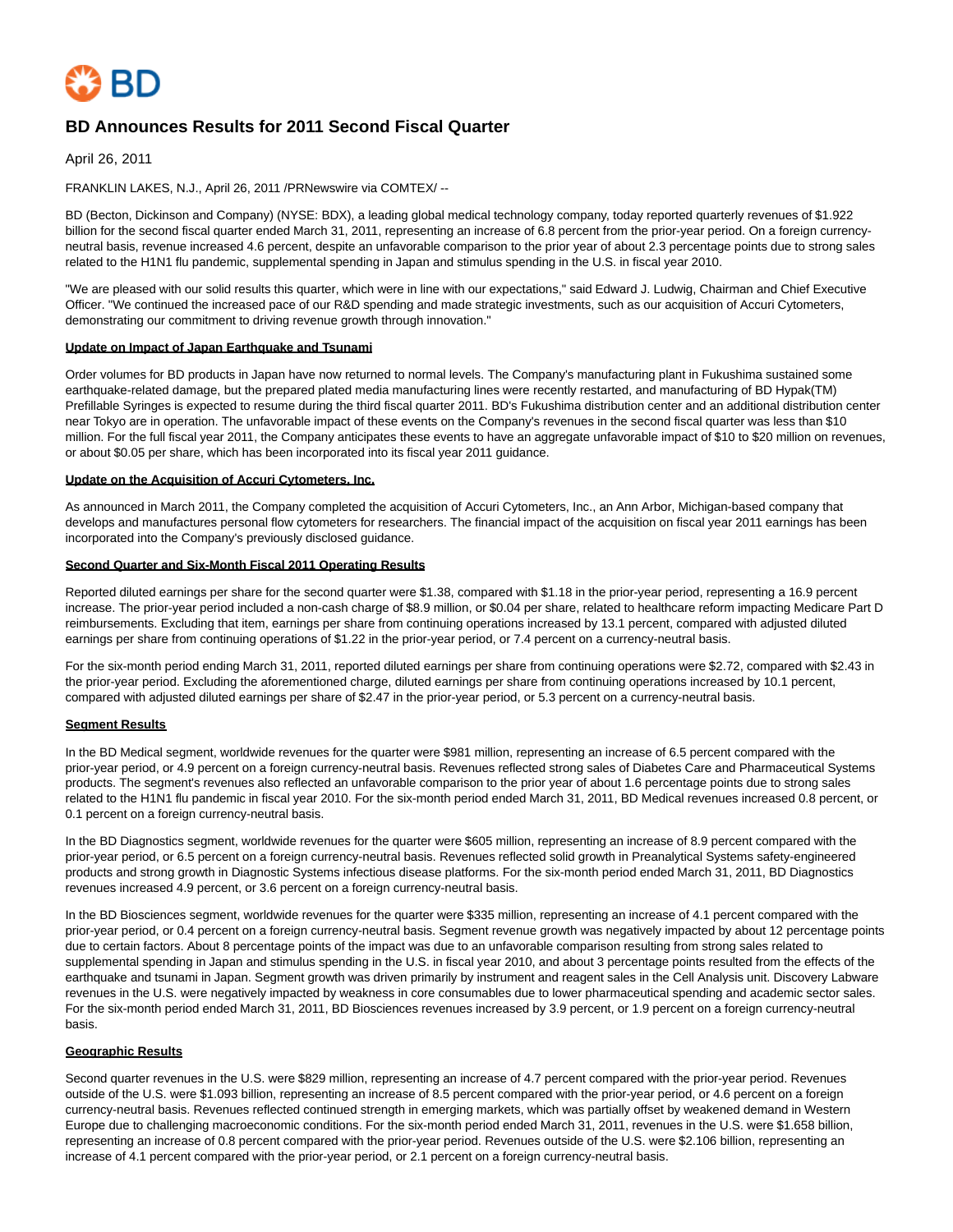### **Fiscal Year 2011 Outlook**

The Company is raising its reported revenue guidance for the full fiscal year 2011 to an increase of approximately 5 to 6 percent compared with fiscal year 2010, due to an expected favorable currency impact. On a foreign currency-neutral basis, the Company is lowering its revenue guidance to an increase of about 3.5 percent versus its previous guidance of about 4 percent, mainly due to lower than expected sales in Western Europe.

The Company is raising its previous guidance for reported diluted earnings per share from continuing operations for fiscal year 2011 by about \$0.10 per share to a range of \$5.55 to \$5.65, an increase of approximately 13 to 15 percent over fiscal year 2010. This revised guidance reflects the anticipated effects of favorable currency and operating efficiencies, partially offset by higher resin costs and the negative impact of the Japan earthquake and tsunami. Diluted earnings per share from continuing operations for fiscal year 2011 are expected to increase 12 to 14 percent over adjusted diluted earnings per share from continuing operations of \$4.94, excluding the specified item, for fiscal year 2010. The specified item represents the aforementioned 2010 non-cash charge of \$0.04 per share related to healthcare reform. On a currency-neutral basis, the Company expects diluted earnings per share from continuing operations to increase about 10 percent over adjusted diluted earnings per share in the prior-year period.

### **Conference Call Information**

A conference call regarding BD's second quarter results and its expectations for the full fiscal year 2011 will be broadcast live on BD's website, [www.bd.com/investors,](http://www.bd.com/investors) along with related slides, at 10:00 a.m. (ET) Wednesday, April 27, 2011. The slides are available concurrent with the issuance of this press release at [www.bd.com/investors.](http://www.bd.com/investors) The conference call will be available for replay on BD's website[, www.bd.com/investors,](http://www.bd.com/investors) or at 1-800-642-1687 (domestic) and 1-706-645-9291 (international) through the close of business on Wednesday, May 4, 2011, access code 59468691.

### **Non-GAAP Financial Measures**

This news release contains certain non-GAAP financial measures. Reconciliations of these and other non-GAAP measures to the comparable GAAP measures are included in the attached financial tables.

### **About BD**

BD is a leading global medical technology company that develops, manufactures and sells medical devices, instrument systems and reagents. The Company is dedicated to improving people's health throughout the world. BD is focused on improving drug delivery, enhancing the quality and speed of diagnosing infectious diseases and cancers, and advancing research, discovery and production of new drugs and vaccines. BD's capabilities are instrumental in combating many of the world's most pressing diseases. Founded in 1897 and headquartered in Franklin Lakes, New Jersey, BD employs approximately 29,000 associates in more than 50 countries throughout the world. The Company serves healthcare institutions, life science researchers, clinical laboratories, the pharmaceutical industry and the general public. For more information, please visit [www.bd.com.](http://www.bd.com/)

This press release, including the section entitled "Fiscal Year 2011 Outlook", contains certain estimates and other forward-looking statements (as defined under Federal securities laws) regarding BD's performance, including future revenues and earnings per share. Forward-looking statements may be identified by the use of words such as "expect", "estimate" or words of similar meaning in conjunction with statements of future performance. All such statements are based upon current expectations of BD and involve a number of business risks and uncertainties. Actual results could vary materially from anticipated results described, implied or projected in any forward-looking statement. With respect to forward-looking statements contained herein, a number of factors could cause actual results to vary materially from any forward-looking statement. These factors include, but are not limited to: the potential adverse effects that the earthquake and tsunami in Japan and the situation regarding the Fukushima, Japan nuclear power plant may have on BD's future operations in Japan; the unknown consequences of the recently-enacted healthcare reform in the United States, including the impact of the reduction in Medicare and Medicaid payments to hospitals, pharmaceutical companies and other customers, which could reduce demand for BD's products and increase downward pricing pressure; adverse changes in regional, national or foreign economic conditions, including any impact that may result from the current global economic situation on BD's ability to access credit markets and finance its operations, the demand for BD's products and services, or its suppliers' ability to provide products needed for BD's operations; changes in interest or foreign currency exchange rates; competitive factors; pricing and market share pressures; difficulties inherent in product development and delays in product introductions; increases in energy costs and their effect on, among other things, the cost of producing BD's products; fluctuations in costs and availability of raw materials and in BD's ability to maintain favorable supplier arrangements and relationships; new or changing laws impacting BD's business or changes in enforcement practices with respect to such laws; uncertainties of litigation (as described in BD's filings with the Securities and Exchange Commission); future healthcare reform, including changes in government pricing and reimbursement policies or other cost containment reforms; the effects of potential pandemic diseases; BD's ability to successfully integrate any businesses it acquires; and issuance of new or revised accounting standards, as well as other factors discussed in BD's filings with the Securities and Exchange Commission. BD does not intend to update any forward-looking statements to reflect events or circumstances after the date hereof except as required by applicable laws or regulations.

Contact:Monique N. Dolecki, Investor Relations - 201-847-5453 Colleen T. White, Corporate Communications - 201-847-5369

#### BECTON DICKINSON AND COMPANY

#### CONSOLIDATED INCOME STATEMENTS

(Unaudited; Amounts in thousands, except per share data)

|                            |             | Three Months Ended March 31, |          |  |  |  |
|----------------------------|-------------|------------------------------|----------|--|--|--|
|                            | 2011        | 2010                         | % Change |  |  |  |
| <b>REVENUES</b>            | \$1.922.023 | \$1,799,409                  | 6.8      |  |  |  |
| Cost of products sold      | 920,589     | 864,492                      | 6.5      |  |  |  |
| Selling and administrative | 441.942     | 421.076                      | 5.0      |  |  |  |
| Research and development   | 119,152     | 100,193                      | 18.9     |  |  |  |
|                            |             |                              |          |  |  |  |

TOTAL OPERATING COSTS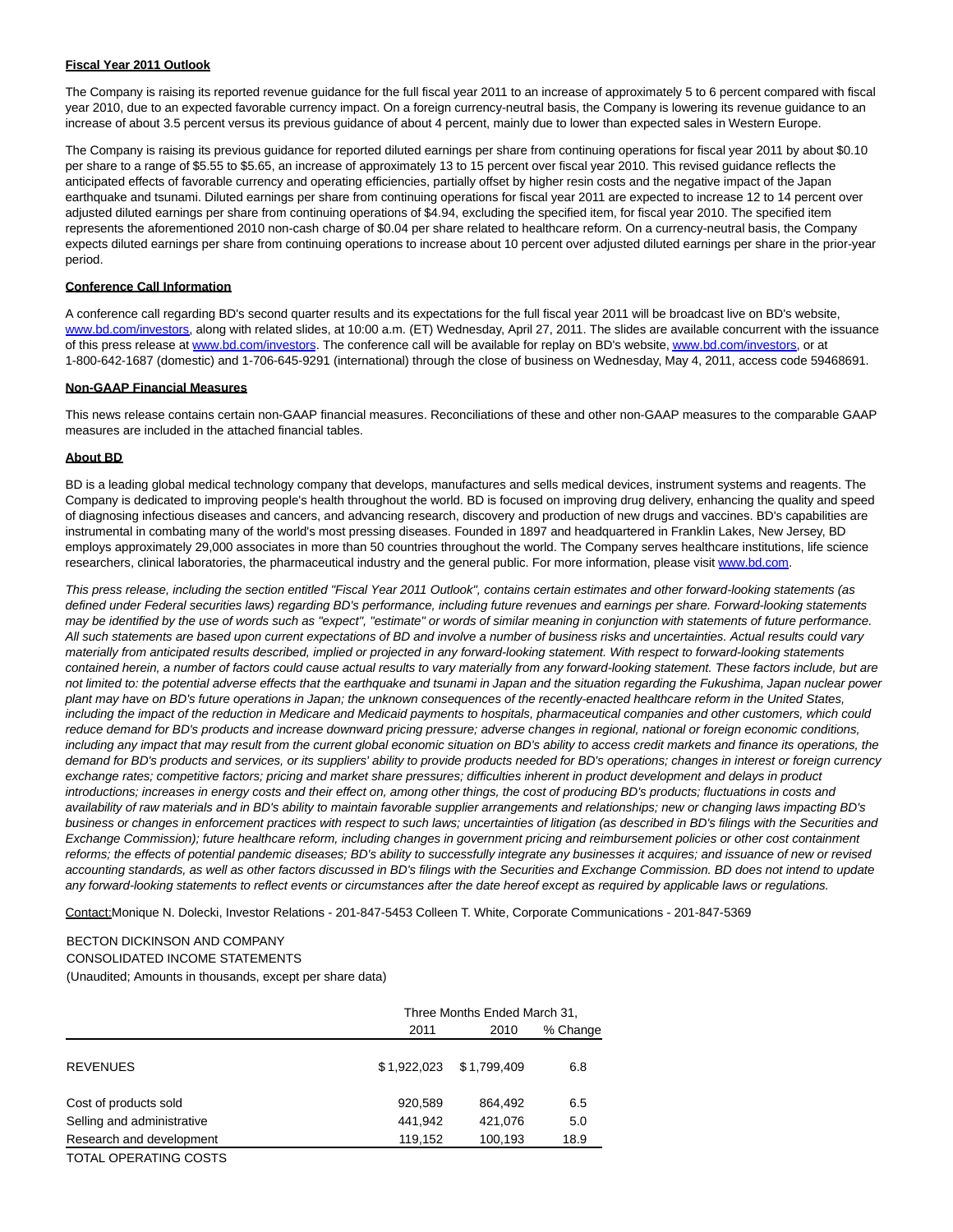| AND EXPENSES                                                          | 1,481,683     | 1,385,761     | 6.9       |
|-----------------------------------------------------------------------|---------------|---------------|-----------|
| OPERATING INCOME                                                      | 440,340       | 413,648       | 6.5       |
| Interest income                                                       | 14,564        | 9,652         | 50.9      |
| Interest expense                                                      | (23, 921)     | (12, 913)     | 85.2      |
| Other (expense) income, net                                           | (2, 522)      | 164           | ΝM        |
|                                                                       |               |               |           |
| INCOME FROM CONTINUING OPERATIONS BEFORE                              |               |               |           |
| <b>INCOME TAXES</b>                                                   | 428,461       | 410,551       | 4.4       |
| Income tax provision                                                  | 117,399       | 125,517       | (6.5)     |
| INCOME FROM CONTINUING OPERATIONS                                     | 311,062       | 285,034       | 9.1       |
| INCOME FROM DISCONTINUED OPERATIONS<br>NET OF INCOME TAX PROVISION OF |               |               |           |
| \$377 AND \$4,101, RESPECTIVELY                                       | 957           | 12,597        | (92.4)    |
| <b>NET INCOME</b>                                                     | \$<br>312,019 | \$<br>297,631 | 4.8       |
| <b>EARNINGS PER SHARE</b>                                             |               |               |           |
| Basic:                                                                |               |               |           |
| Income from continuing operations                                     | \$<br>1.41    | \$<br>1.21    | 16.5      |
| Income from discontinued operations                                   | \$            | \$<br>0.05    | ΝM        |
| Net income                                                            | \$<br>1.41    | \$<br>1.26    | 11.9      |
| Diluted:                                                              |               |               |           |
| Income from continuing operations                                     | \$<br>1.38    | \$<br>1.18    | 16.9      |
| Income from discontinued operations                                   | \$            | \$<br>0.05    | <b>NM</b> |
| Net income (1)                                                        | \$<br>1.38    | \$<br>1.24    | 11.3      |
| AVERAGE SHARES OUTSTANDING                                            |               |               |           |
| Basic                                                                 | 220,894       | 235,325       |           |
| Diluted                                                               | 225,467       | 240,863       |           |
| NM - Not Meaningful                                                   |               |               |           |

(1) Total per share amounts may not add due to rounding

### BECTON DICKINSON AND COMPANY

CONSOLIDATED INCOME STATEMENTS (Unaudited; Amounts in thousands, except per share data)

|                            |             | Six Months Ended March 31, |          |  |  |  |
|----------------------------|-------------|----------------------------|----------|--|--|--|
|                            | 2011        | 2010                       | % Change |  |  |  |
|                            |             |                            |          |  |  |  |
| <b>REVENUES</b>            | \$3.764.028 | \$3.668.227                | 2.6      |  |  |  |
| Cost of products sold      | 1,786,020   | 1,758,816                  | 1.5      |  |  |  |
| Selling and administrative | 889,897     | 866,749                    | 2.7      |  |  |  |
| Research and development   | 234.693     | 199.344                    | 17.7     |  |  |  |
| TOTAL OPERATING COSTS      |             |                            |          |  |  |  |
| AND EXPENSES               | 2,910,610   | 2,824,909                  | 3.0      |  |  |  |
|                            |             |                            |          |  |  |  |
| <b>OPERATING INCOME</b>    | 853.418     | 843.318                    | 1.2      |  |  |  |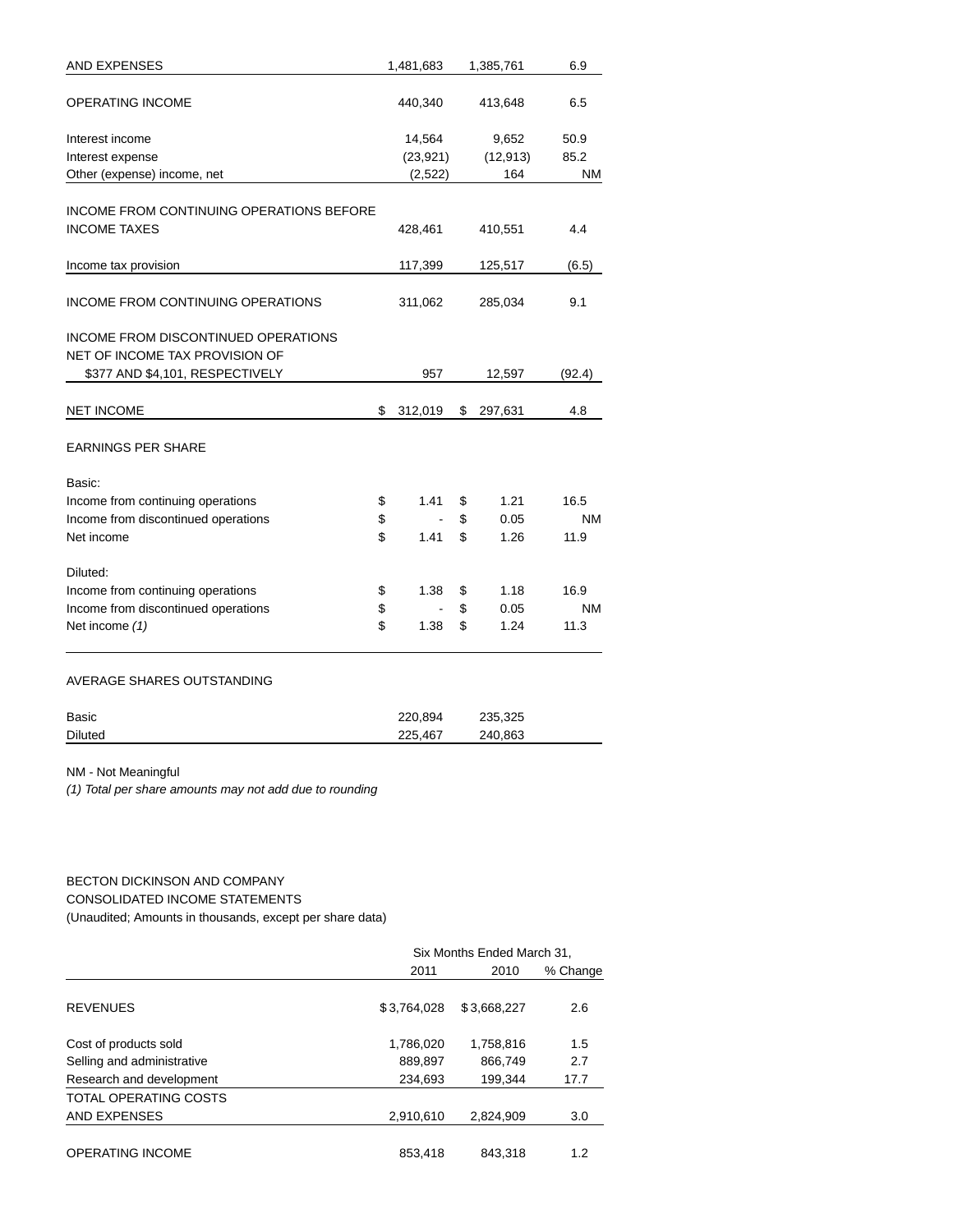| Interest income                          | 29,786        | 18,441        | 61.5      |
|------------------------------------------|---------------|---------------|-----------|
| Interest expense                         | (39, 474)     | (25,900)      | 52.4      |
| Other expense, net                       | (7, 118)      | (2, 190)      | <b>NM</b> |
|                                          |               |               |           |
| INCOME FROM CONTINUING OPERATIONS BEFORE |               |               |           |
| <b>INCOME TAXES</b>                      | 836,612       | 833,669       | 0.4       |
| Income tax provision                     | 211,273       | 244,542       | (13.6)    |
| <b>INCOME FROM CONTINUING OPERATIONS</b> | 625,339       | 589,127       | 6.1       |
| INCOME FROM DISCONTINUED OPERATIONS      |               |               |           |
| NET OF INCOME TAX PROVISION OF           |               |               |           |
| \$601 AND \$8,718, RESPECTIVELY          | 2,617         | 24,880        | (89.5)    |
| <b>NET INCOME</b>                        | \$<br>627,956 | \$<br>614,007 | 2.3       |
| <b>EARNINGS PER SHARE</b>                |               |               |           |
| Basic:                                   |               |               |           |
| Income from continuing operations        | \$<br>2.79    | \$<br>2.49    | 12.0      |
| Income from discontinued operations      | \$<br>0.01    | \$<br>0.11    | (90.9)    |
| Net income                               | \$<br>2.80    | \$<br>2.60    | 7.7       |
| Diluted:                                 |               |               |           |
| Income from continuing operations        | \$<br>2.72    | \$<br>2.43    | 11.9      |
| Income from discontinued operations      | \$<br>0.01    | \$<br>0.10    | (90.0)    |
| Net income (1)                           | \$<br>2.74    | \$<br>2.53    | 8.3       |
|                                          |               |               |           |

## AVERAGE SHARES OUTSTANDING

| Basic          | 224.528 | 236.353 |
|----------------|---------|---------|
| <b>Diluted</b> | 229,529 | 242.327 |

NM - Not Meaningful

(1) Total per share amounts may not add due to rounding

BECTON DICKINSON AND COMPANY SUPPLEMENTAL REVENUE INFORMATION REVENUES BY SEGMENT AND GEOGRAPHIC AREA (Unaudited; Amounts in thousands)

|                       | Three Months Ended March 31. |    |         |          |  |  |  |
|-----------------------|------------------------------|----|---------|----------|--|--|--|
|                       | 2011                         |    | 2010    | % Change |  |  |  |
|                       |                              |    |         |          |  |  |  |
| <b>BD MEDICAL</b>     |                              |    |         |          |  |  |  |
| <b>United States</b>  | \$<br>398,487                | \$ | 381,767 | 4.4      |  |  |  |
| International         | 582,845                      |    | 539,866 | 8.0      |  |  |  |
| <b>TOTAL</b>          | \$<br>981,332                | \$ | 921,633 | 6.5      |  |  |  |
|                       |                              |    |         |          |  |  |  |
| <b>BD DIAGNOSTICS</b> |                              |    |         |          |  |  |  |
| <b>United States</b>  | \$<br>310,617                | \$ | 292,841 | 6.1      |  |  |  |
| International         | 294.730                      |    | 262,831 | 12.1     |  |  |  |
| <b>TOTAL</b>          | \$<br>605,347                | \$ | 555,672 | 8.9      |  |  |  |
|                       |                              |    |         |          |  |  |  |
| <b>BD BIOSCIENCES</b> |                              |    |         |          |  |  |  |
| <b>United States</b>  | \$<br>120.077                | \$ | 117,151 | 2.5      |  |  |  |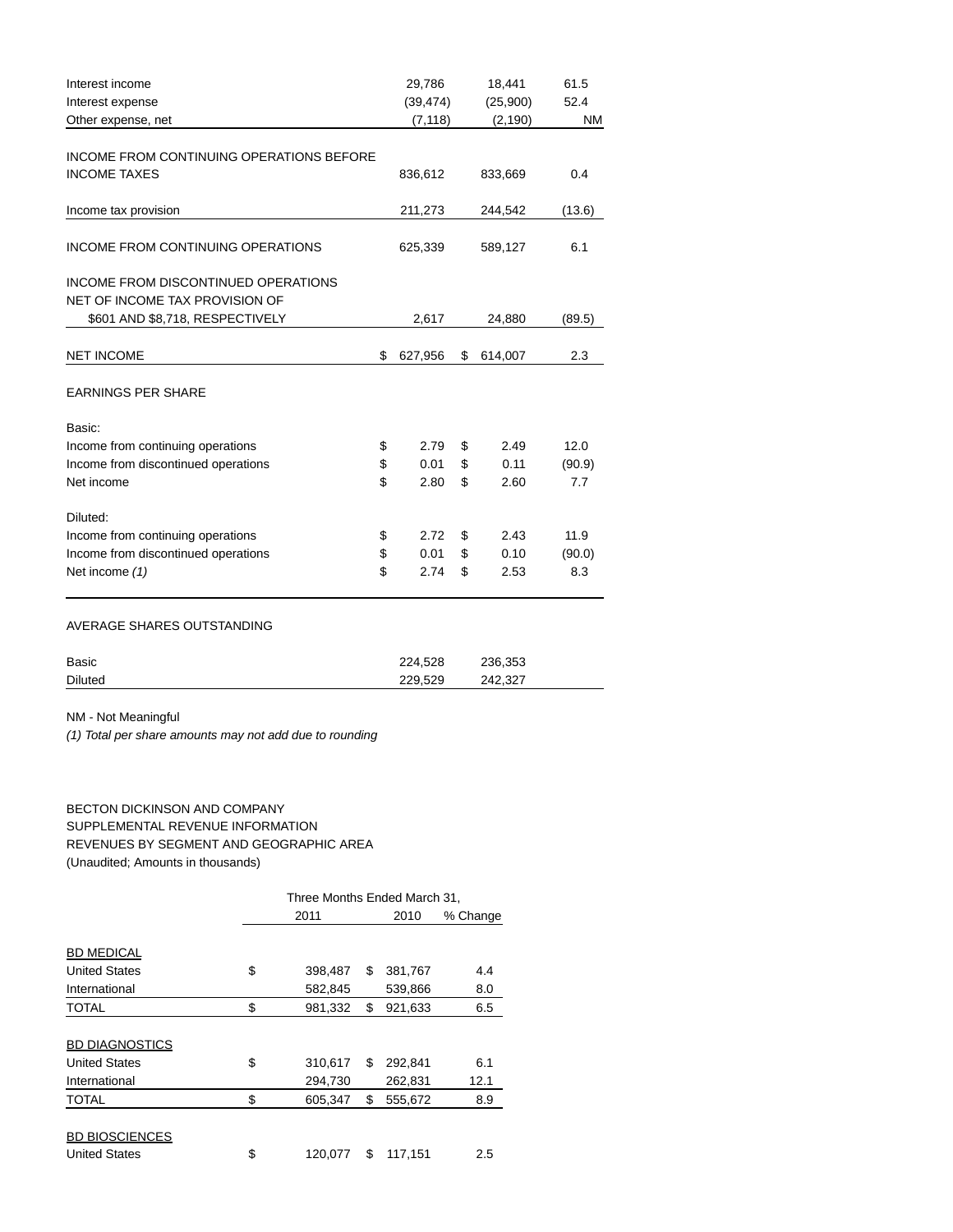|    | 215,267   | 204,953      | 5.0 |
|----|-----------|--------------|-----|
| S  | 335.344   | 322.104<br>S | 4.1 |
|    |           |              |     |
|    |           |              |     |
| \$ | 829.181   | 791.759<br>S | 4.7 |
|    | 1,092,842 | 1,007,650    | 8.5 |
| S  | 1.922.023 | \$1.799.409  | 6.8 |
|    |           |              |     |

BECTON DICKINSON AND COMPANY SUPPLEMENTAL REVENUE INFORMATION REVENUES BY SEGMENT AND GEOGRAPHIC AREA (Unaudited; Amounts in thousands)

|                                     | Six Months Ended March 31, |           |               |          |  |  |  |
|-------------------------------------|----------------------------|-----------|---------------|----------|--|--|--|
|                                     |                            | 2011      | 2010          | % Change |  |  |  |
| <b>BD MEDICAL</b>                   |                            |           |               |          |  |  |  |
| <b>United States</b>                | \$                         | 804,014   | 814,344<br>S  | (1.3)    |  |  |  |
| International                       |                            | 1,103,863 | 1,077,959     | 2.4      |  |  |  |
| <b>TOTAL</b>                        | \$                         | 1,907,877 | \$1,892,303   | 0.8      |  |  |  |
| <b>BD DIAGNOSTICS</b>               |                            |           |               |          |  |  |  |
| <b>United States</b>                | \$                         | 619,467   | \$<br>603,045 | 2.7      |  |  |  |
| International                       |                            | 587,603   | 548,102       | 7.2      |  |  |  |
| <b>TOTAL</b>                        | \$                         | 1,207,070 | \$1,151,147   | 4.9      |  |  |  |
| <b>BD BIOSCIENCES</b>               |                            |           |               |          |  |  |  |
| <b>United States</b>                | \$                         | 234,302   | \$<br>227,787 | 2.9      |  |  |  |
| International                       |                            | 414,779   | 396,990       | 4.5      |  |  |  |
| <b>TOTAL</b>                        | \$                         | 649,081   | \$<br>624,777 | 3.9      |  |  |  |
| <b>TOTAL REVENUES</b>               |                            |           |               |          |  |  |  |
| <b>United States</b>                | \$                         | 1,657,783 | \$1,645,176   | 0.8      |  |  |  |
| International                       |                            | 2,106,245 | 2,023,051     | 4.1      |  |  |  |
| <b>TOTAL</b>                        | \$                         | 3,764,028 | \$3,668,227   | 2.6      |  |  |  |
| <b>BECTON DICKINSON AND COMPANY</b> |                            |           |               |          |  |  |  |
| SUPPLEMENTAL REVENUE INFORMATION    |                            |           |               |          |  |  |  |

REVENUES BY BUSINESS SEGMENTS AND UNITS

Three Months Ended March 31,

(Unaudited; Amounts in thousands)

|                                 |              | <b>United States</b> |          |  |  |
|---------------------------------|--------------|----------------------|----------|--|--|
|                                 | 2011         | 2010                 | % Change |  |  |
|                                 |              |                      |          |  |  |
| <b>BD MEDICAL</b>               |              |                      |          |  |  |
| <b>Medical Surgical Systems</b> | \$234,571    | \$237,174            | (1.1)    |  |  |
| Diabetes Care                   | 95,939       | 92,515               | 3.7      |  |  |
| <b>Pharmaceutical Systems</b>   | 67,977       | 52,078               | 30.5     |  |  |
| <b>TOTAL</b>                    | \$398,487    | \$381,767            | 4.4      |  |  |
|                                 |              |                      |          |  |  |
| <b>BD DIAGNOSTICS</b>           |              |                      |          |  |  |
| <b>Preanalytical Systems</b>    | \$156,978    | \$149,932            | 4.7      |  |  |
| <b>Diagnostic Systems</b>       | 153,639      | 142,909              | 7.5      |  |  |
| <b>TOTAL</b>                    | \$310,617    | \$292,841            | 6.1      |  |  |
|                                 |              |                      |          |  |  |
| <b>BD BIOSCIENCES</b>           |              |                      |          |  |  |
| Cell Analysis                   | \$<br>83,006 | 78,183<br>S          | 6.2      |  |  |
| Discovery Labware               | 37,071       | 38,968               | (4.9)    |  |  |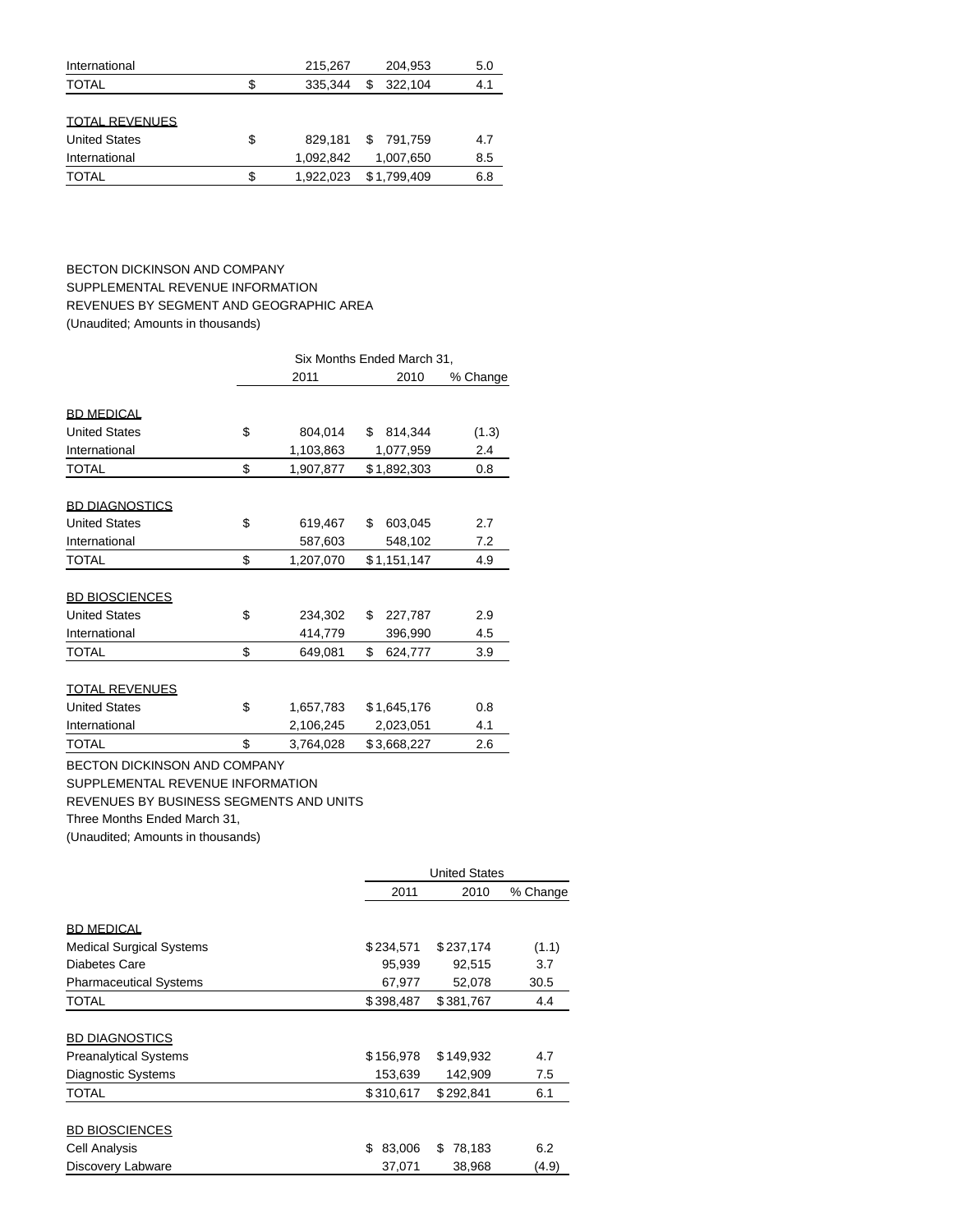| <b>TOTAL</b>        | \$120,077 \$117,151 |                     | 2.5 |
|---------------------|---------------------|---------------------|-----|
|                     |                     |                     |     |
| TOTAL UNITED STATES |                     | \$829,181 \$791,759 | 4.7 |

### BECTON DICKINSON AND COMPANY SUPPLEMENTAL REVENUE INFORMATION REVENUES BY BUSINESS SEGMENTS AND UNITS Three Months Ended March 31, (continued) (Unaudited; Amounts in thousands)

|                                 | International   |    |             |          |            |           |  |  |
|---------------------------------|-----------------|----|-------------|----------|------------|-----------|--|--|
|                                 |                 |    | % Change    |          |            |           |  |  |
|                                 | 2011            |    | 2010        | Reported | <b>FXN</b> | FX Impact |  |  |
|                                 |                 |    |             |          |            |           |  |  |
| <b>BD MEDICAL</b>               |                 |    |             |          |            |           |  |  |
| <b>Medical Surgical Systems</b> | \$<br>270,020   | \$ | 244,090     | 10.6     | 5.7        | 4.9       |  |  |
| Diabetes Care                   | 111,820         | \$ | 95,471      | 17.1     | 12.4       | 4.7       |  |  |
| <b>Pharmaceutical Systems</b>   | 201,005         | \$ | 200,305     | 0.3      | 1.2        | (0.9)     |  |  |
| TOTAL                           | \$<br>582,845   | \$ | 539,866     | 8.0      | 5.3        | 2.7       |  |  |
| <b>BD DIAGNOSTICS</b>           |                 |    |             |          |            |           |  |  |
| <b>Preanalytical Systems</b>    | \$<br>149,261   | \$ | 137,738     | 8.4      | 3.9        | 4.5       |  |  |
| <b>Diagnostic Systems</b>       | 145,469         |    | 125,093     | 16.3     | 10.7       | 5.6       |  |  |
| TOTAL                           | \$<br>294,730   | \$ | 262,831     | 12.1     | 7.1        | 5.0       |  |  |
| <b>BD BIOSCIENCES</b>           |                 |    |             |          |            |           |  |  |
| Cell Analysis                   | \$<br>172,510   | \$ | 164,292     | 5.0      | (0.5)      | 5.5       |  |  |
| Discovery Labware               | 42,757          |    | 40,661      | 5.2      | (1.6)      | 6.8       |  |  |
| TOTAL                           | \$<br>215,267   | \$ | 204,953     | 5.0      | (0.8)      | 5.8       |  |  |
| TOTAL INTERNATIONAL             | \$<br>1,092,842 |    | \$1,007,650 | 8.5      | 4.6        | 3.9       |  |  |

# BECTON DICKINSON AND COMPANY SUPPLEMENTAL REVENUE INFORMATION REVENUES BY BUSINESS SEGMENTS AND UNITS Three Months Ended March 31, (continued) (Unaudited; Amounts in thousands)

|                                 | Total         |    |         |      |          |                        |  |  |
|---------------------------------|---------------|----|---------|------|----------|------------------------|--|--|
|                                 |               |    |         |      | % Change |                        |  |  |
|                                 | 2011          |    | 2010    |      |          | Reported FXN FX Impact |  |  |
| <b>BD MEDICAL</b>               |               |    |         |      |          |                        |  |  |
| <b>Medical Surgical Systems</b> | \$<br>504,591 | \$ | 481,264 | 4.8  | 2.3      | 2.5                    |  |  |
| Diabetes Care                   | 207,759       |    | 187,986 | 10.5 | 8.1      | 2.4                    |  |  |
| <b>Pharmaceutical Systems</b>   | 268,982       |    | 252,383 | 6.6  | 7.3      | (0.7)                  |  |  |
| TOTAL                           | \$<br>981,332 | \$ | 921,633 | 6.5  | 4.9      | 1.6                    |  |  |
| <b>BD DIAGNOSTICS</b>           |               |    |         |      |          |                        |  |  |
| <b>Preanalytical Systems</b>    | \$<br>306,239 | \$ | 287,670 | 6.5  | 4.4      | 2.1                    |  |  |
| <b>Diagnostic Systems</b>       | 299,108       |    | 268,002 | 11.6 | 9.0      | 2.6                    |  |  |
| TOTAL                           | \$<br>605,347 | \$ | 555,672 | 8.9  | 6.5      | 2.4                    |  |  |
| <b>BD BIOSCIENCES</b>           |               |    |         |      |          |                        |  |  |
| Cell Analysis                   | \$<br>255,516 | \$ | 242,475 | 5.4  | 1.7      | 3.7                    |  |  |
| Discovery Labware               | 79,828        |    | 79,629  | 0.2  | (3.3)    | 3.5                    |  |  |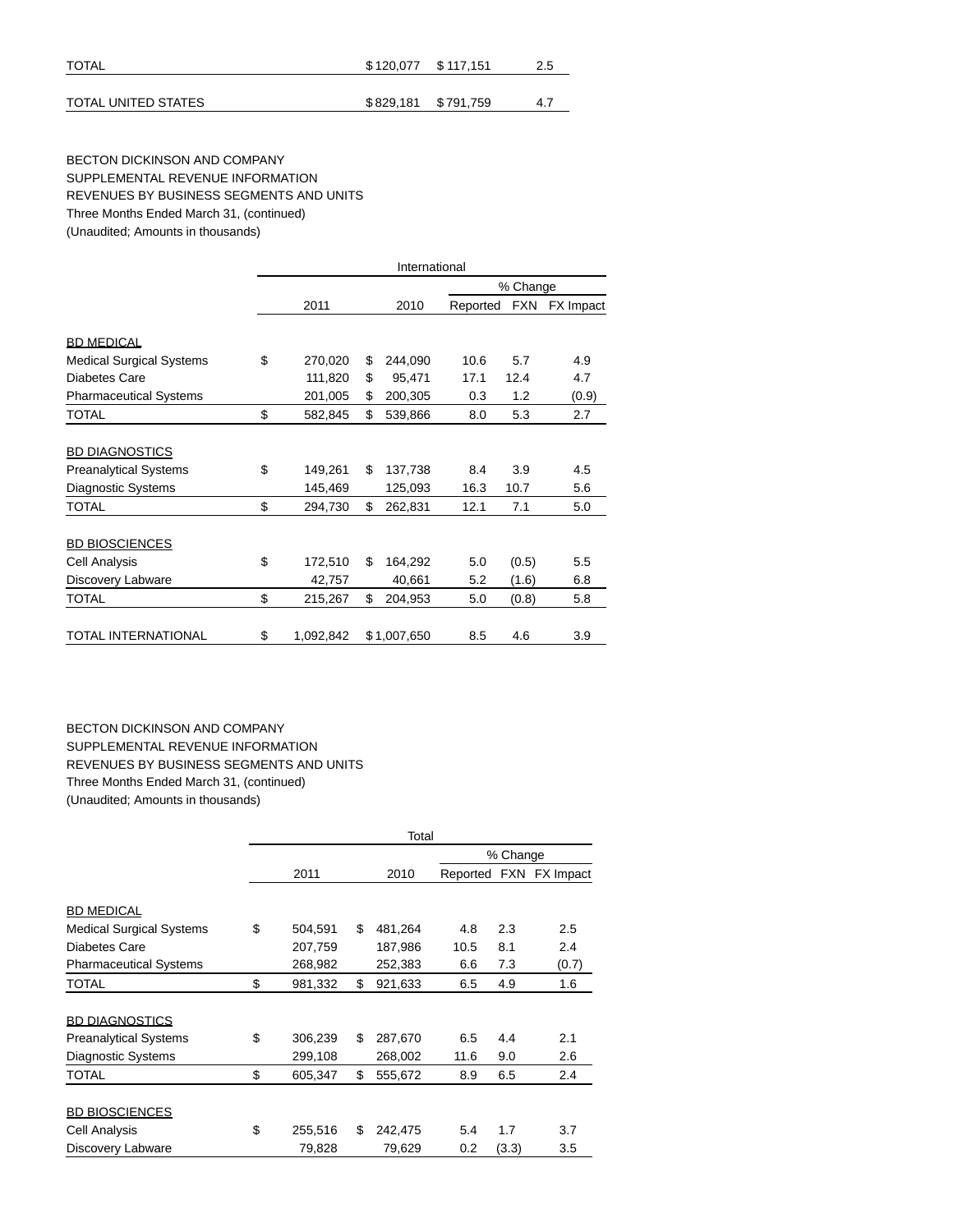| <b>TOTAL</b>   | 335,344 \$ 322,104    |  | 41  | 04  |  |
|----------------|-----------------------|--|-----|-----|--|
| TOTAL REVENUES | 1,922,023 \$1,799,409 |  | 6.8 | 4.6 |  |

### BECTON DICKINSON AND COMPANY SUPPLEMENTAL REVENUE INFORMATION REVENUES BY BUSINESS SEGMENTS AND UNITS Six Months Ended March 31,

(Unaudited; Amounts in thousands)

|                                 | <b>United States</b> |    |             |          |  |  |
|---------------------------------|----------------------|----|-------------|----------|--|--|
|                                 | 2011                 |    | 2010        | % Change |  |  |
|                                 |                      |    |             |          |  |  |
| <b>BD MEDICAL</b>               |                      |    |             |          |  |  |
| <b>Medical Surgical Systems</b> | \$<br>488,825        | \$ | 511,166     | (4.4)    |  |  |
| Diabetes Care                   | 195,524              |    | 189,079     | 3.4      |  |  |
| <b>Pharmaceutical Systems</b>   | 119,665              |    | 114,099     | 4.9      |  |  |
| <b>TOTAL</b>                    | \$<br>804,014        | \$ | 814,344     | (1.3)    |  |  |
|                                 |                      |    |             |          |  |  |
| <b>BD DIAGNOSTICS</b>           |                      |    |             |          |  |  |
| <b>Preanalytical Systems</b>    | \$<br>319,036        | \$ | 306,167     | 4.2      |  |  |
| Diagnostic Systems              | 300,431              |    | 296,878     | 1.2      |  |  |
| <b>TOTAL</b>                    | \$<br>619,467        | \$ | 603,045     | 2.7      |  |  |
| <b>BD BIOSCIENCES</b>           |                      |    |             |          |  |  |
| Cell Analysis                   | \$<br>163,262        | \$ | 155,787     | 4.8      |  |  |
| Discovery Labware               | 71,040               |    | 72,000      | (1.3)    |  |  |
| TOTAL                           | \$<br>234,302        | \$ | 227,787     | 2.9      |  |  |
| TOTAL UNITED STATES             | \$1,657,783          |    | \$1,645,176 | 0.8      |  |  |

BECTON DICKINSON AND COMPANY

SUPPLEMENTAL REVENUE INFORMATION

REVENUES BY BUSINESS SEGMENTS AND UNITS

Six Months Ended March 31, (continued)

(Unaudited; Amounts in thousands)

|                                 |                 |    | International |          |            |           |  |  |
|---------------------------------|-----------------|----|---------------|----------|------------|-----------|--|--|
|                                 |                 |    |               |          | % Change   |           |  |  |
|                                 | 2011            |    | 2010          | Reported | <b>FXN</b> | FX Impact |  |  |
|                                 |                 |    |               |          |            |           |  |  |
| <b>BD MEDICAL</b>               |                 |    |               |          |            |           |  |  |
| <b>Medical Surgical Systems</b> | \$<br>528,491   | \$ | 503,273       | 5.0      | 1.7        | 3.3       |  |  |
| Diabetes Care                   | 226,118         |    | 200,428       | 12.8     | 10.5       | 2.3       |  |  |
| <b>Pharmaceutical Systems</b>   | 349,254         |    | 374,258       | (6.7)    | (4.4)      | (2.3)     |  |  |
| TOTAL                           | \$<br>1,103,863 |    | \$1,077,959   | 2.4      | 1.2        | 1.2       |  |  |
| <b>BD DIAGNOSTICS</b>           |                 |    |               |          |            |           |  |  |
| <b>Preanalytical Systems</b>    | \$<br>299,832   | \$ | 281,670       | 6.4      | 3.9        | 2.5       |  |  |
| <b>Diagnostic Systems</b>       | 287,771         |    | 266,432       | 8.0      | 4.8        | 3.2       |  |  |
| <b>TOTAL</b>                    | \$<br>587,603   | \$ | 548,102       | 7.2      | 4.4        | 2.8       |  |  |
| <b>BD BIOSCIENCES</b>           |                 |    |               |          |            |           |  |  |
| Cell Analysis                   | \$<br>332,997   | \$ | 318,025       | 4.7      | 1.9        | 2.8       |  |  |
| Discovery Labware               | 81,782          |    | 78,965        | 3.6      | (0.9)      | 4.5       |  |  |
| TOTAL                           | \$<br>414,779   | \$ | 396,990       | 4.5      | 1.4        | 3.1       |  |  |
|                                 |                 |    |               |          |            |           |  |  |
| TOTAL INTERNATIONAL             | \$<br>2,106,245 |    | \$2,023,051   | 4.1      | 2.1        | 2.0       |  |  |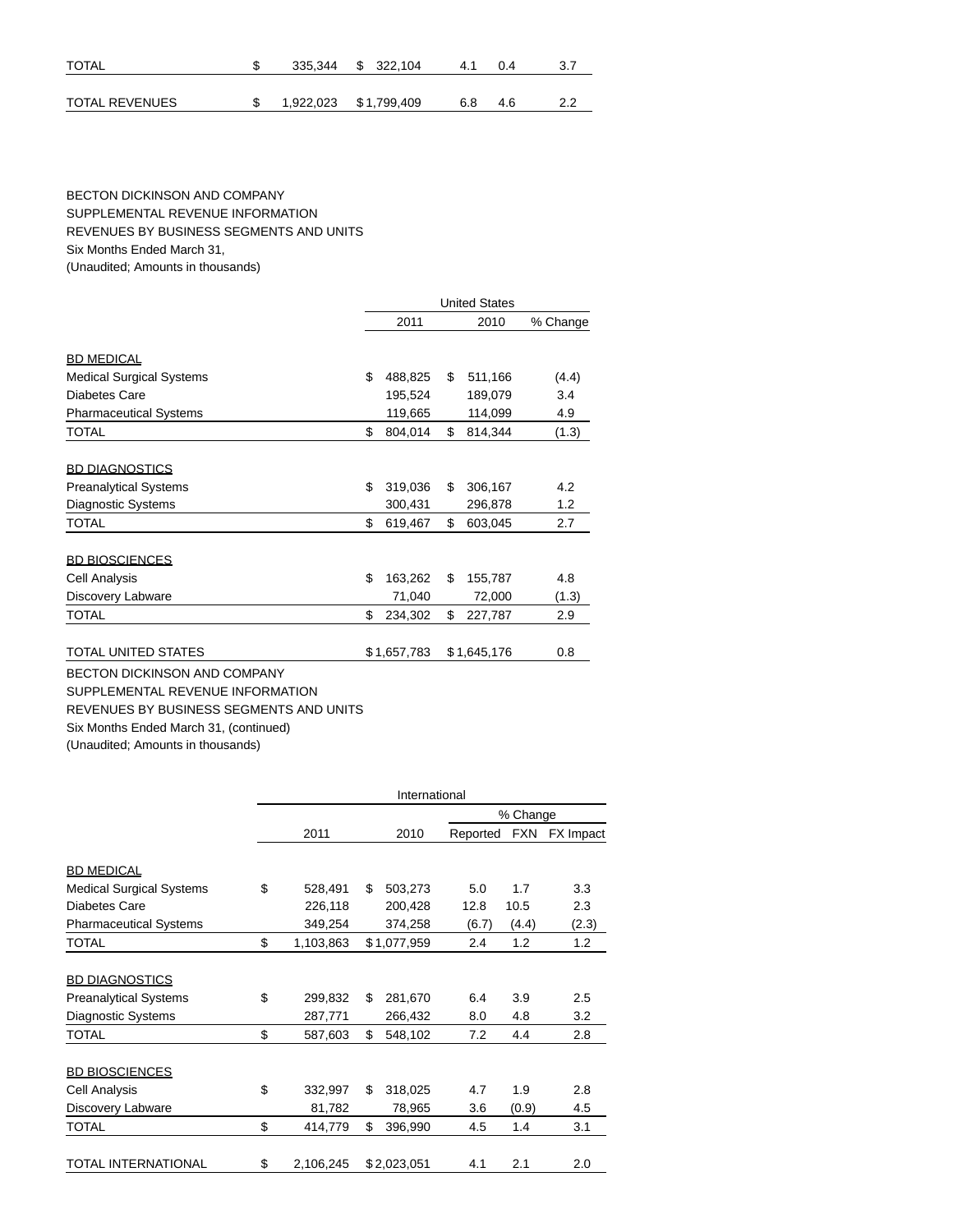### BECTON DICKINSON AND COMPANY SUPPLEMENTAL REVENUE INFORMATION REVENUES BY BUSINESS SEGMENTS AND UNITS Six Months Ended March 31, (continued) (Unaudited; Amounts in thousands)

|                                 |                 | Total         |       |          |                        |  |  |
|---------------------------------|-----------------|---------------|-------|----------|------------------------|--|--|
|                                 |                 |               |       | % Change |                        |  |  |
|                                 | 2011            | 2010          |       |          | Reported FXN FX Impact |  |  |
| <b>BD MEDICAL</b>               |                 |               |       |          |                        |  |  |
| <b>Medical Surgical Systems</b> | \$<br>1,017,316 | \$1,014,439   | 0.3   | (1.4)    | 1.7                    |  |  |
| Diabetes Care                   | 421,642         | 389,507       | 8.3   | 7.1      | 1.2                    |  |  |
| <b>Pharmaceutical Systems</b>   | 468,919         | 488,357       | (4.0) | (2.2)    | (1.8)                  |  |  |
| TOTAL                           | \$<br>1,907,877 | \$1,892,303   | 0.8   | 0.1      | 0.7                    |  |  |
|                                 |                 |               |       |          |                        |  |  |
| <b>BD DIAGNOSTICS</b>           |                 |               |       |          |                        |  |  |
| <b>Preanalytical Systems</b>    | \$<br>618,868   | \$<br>587,837 | 5.3   | 4.1      | 1.2                    |  |  |
| Diagnostic Systems              | 588,202         | 563,310       | 4.4   | 2.9      | 1.5                    |  |  |
| <b>TOTAL</b>                    | \$<br>1,207,070 | \$1,151,147   | 4.9   | 3.6      | 1.3                    |  |  |
|                                 |                 |               |       |          |                        |  |  |
| <b>BD BIOSCIENCES</b>           |                 |               |       |          |                        |  |  |
| Cell Analysis                   | \$<br>496,259   | \$<br>473,812 | 4.7   | 2.8      | 1.9                    |  |  |
| Discovery Labware               | 152,822         | 150,965       | 1.2   | (1.1)    | 2.3                    |  |  |
| <b>TOTAL</b>                    | \$<br>649,081   | \$<br>624,777 | 3.9   | 1.9      | 2.0                    |  |  |
|                                 |                 |               |       |          |                        |  |  |
| <b>TOTAL REVENUES</b>           | \$<br>3,764,028 | \$3,668,227   | 2.6   | 1.5      | 1.1                    |  |  |

BECTON DICKINSON AND COMPANY SUPPLEMENTAL REVENUE INFORMATION SAFETY REVENUES (Unaudited; Amounts in thousands)

|                              | Three Months Ended March 31, |     |         |          |          |           |  |  |  |
|------------------------------|------------------------------|-----|---------|----------|----------|-----------|--|--|--|
|                              |                              |     |         |          | % Change |           |  |  |  |
|                              | 2011<br>2010                 |     |         | Reported | FXN      | FX Impact |  |  |  |
|                              |                              |     |         |          |          |           |  |  |  |
| <b>TOTAL SAFETY REVENUES</b> |                              |     |         |          |          |           |  |  |  |
| <b>United States</b>         | \$<br>263.524                | S.  | 263.044 | 0.2      | 0.2      |           |  |  |  |
| International                | 177.859                      |     | 148.537 | 19.7     | 14.1     | 5.6       |  |  |  |
| <b>TOTAL</b>                 | \$<br>441,383                | \$. | 411.581 | 7.2      | 5.2      | 2.0       |  |  |  |
|                              |                              |     |         |          |          |           |  |  |  |
| <b>BY SEGMENT</b>            |                              |     |         |          |          |           |  |  |  |
| <b>BD</b> Medical            | \$<br>204.866                | S   | 193.688 | 5.8      | 3.9      | 1.9       |  |  |  |
| <b>BD</b> Diagnostics        | 236,517                      |     | 217,893 | 8.5      | 6.3      | 2.2       |  |  |  |
| <b>TOTAL</b>                 | \$<br>441.383                | S   | 411.581 | 7.2      | 5.2      | 2.0       |  |  |  |

|                              |           | Six Months Ended March 31, |       |          |                        |  |  |  |  |  |
|------------------------------|-----------|----------------------------|-------|----------|------------------------|--|--|--|--|--|
|                              |           |                            |       | % Change |                        |  |  |  |  |  |
|                              | 2011      | 2010                       |       |          | Reported FXN FX Impact |  |  |  |  |  |
|                              |           |                            |       |          |                        |  |  |  |  |  |
| <b>TOTAL SAFETY REVENUES</b> |           |                            |       |          |                        |  |  |  |  |  |
| <b>United States</b>         | \$547.306 | \$554.859                  | (1.4) | (1.4)    |                        |  |  |  |  |  |
| International                | 347.113   | 303.666                    | 14.3  | 10.8     | 3.5                    |  |  |  |  |  |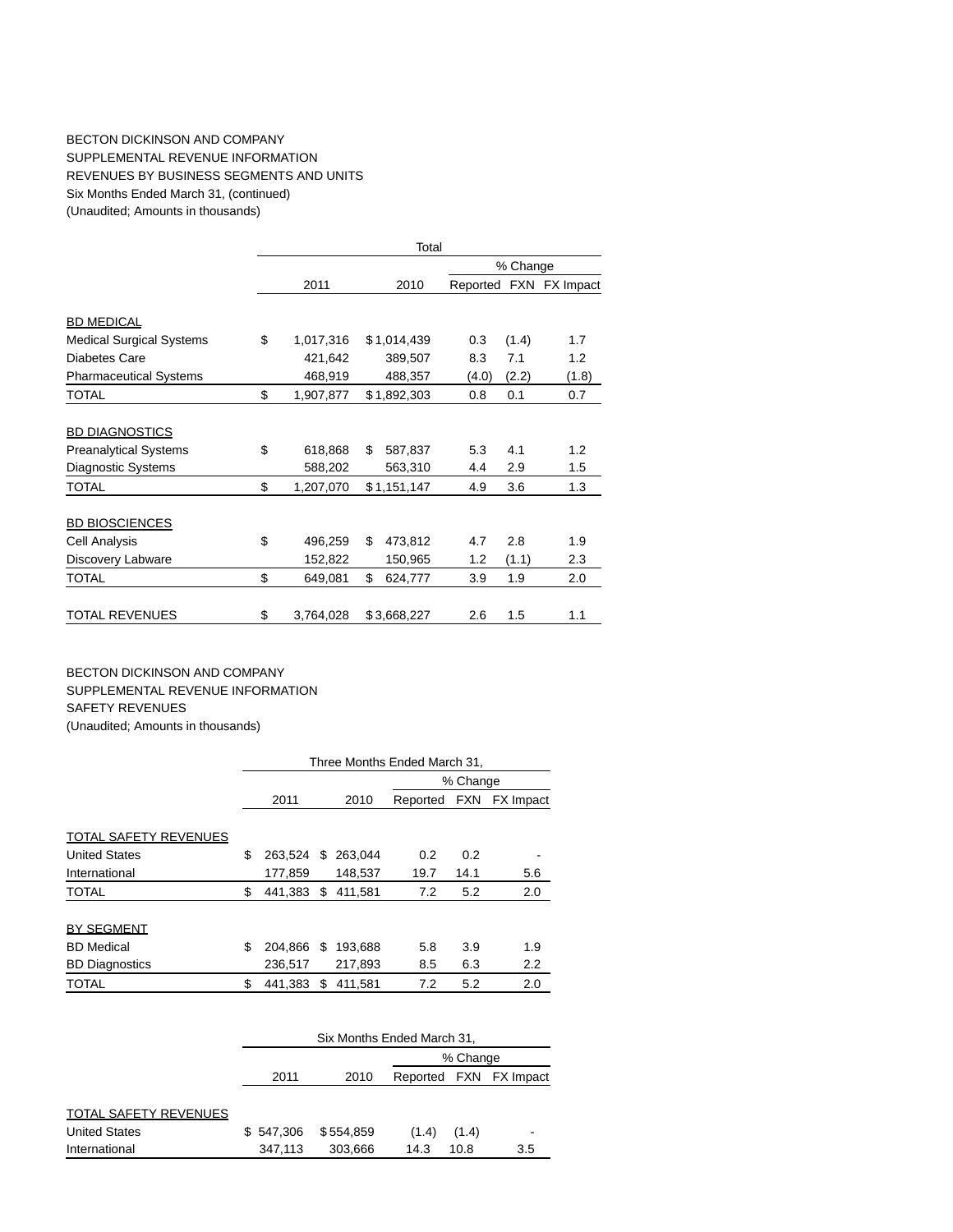| <b>TOTAL</b>                 | \$894.419 | \$858,525 | 4.2 | 2.9   | 1.3 |
|------------------------------|-----------|-----------|-----|-------|-----|
|                              |           |           |     |       |     |
| BY SEGMENT                   |           |           |     |       |     |
| <b>BD</b> Medical            | \$418.175 | \$414.862 | 0.8 | (0.4) | 1.2 |
| <b>BD Diagnostics</b>        | 476.244   | 443,663   | 7.3 | 6.0   | 1.3 |
| <b>TOTAL</b>                 | \$894.419 | \$858,525 | 4.2 | 2.9   | 1.3 |
| BECTON DICKINSON AND COMPANY |           |           |     |       |     |

SUPPLEMENTAL INFORMATION

FY2011 Quarter-to-Date Reconciliation

(Unaudited; Amounts in millions, except per share data)

|                            |   | Three Months Ended March 31, |          |       |                          |                   |  |  |  |
|----------------------------|---|------------------------------|----------|-------|--------------------------|-------------------|--|--|--|
|                            |   | Reported                     | Reported |       |                          | Adjusted Adjusted |  |  |  |
|                            |   | FY 2011                      | FY 2010  |       | Tax (1) FY 2010 % Growth |                   |  |  |  |
|                            |   |                              |          |       |                          |                   |  |  |  |
| Diluted Earnings per Share |   |                              |          |       |                          |                   |  |  |  |
| from Continuing Operations | S | 1.38                         | \$1.18   | \$.04 | \$1.22                   | 13.1%             |  |  |  |

(1) Represents a non-cash charge related to healthcare reform impacting Medicare Part D reimbursements.

BECTON DICKINSON AND COMPANY SUPPLEMENTAL INFORMATION FY2011 Year-to-Date Reconciliation

(Unaudited; Amounts in millions, except per share data)

|                            |   | Six Months Ended March 31, |          |       |                          |                   |  |  |  |
|----------------------------|---|----------------------------|----------|-------|--------------------------|-------------------|--|--|--|
|                            |   | Reported                   | Reported |       |                          | Adjusted Adjusted |  |  |  |
|                            |   | FY 2011                    | FY 2010  |       | Tax (1) FY 2010 % Growth |                   |  |  |  |
|                            |   |                            |          |       |                          |                   |  |  |  |
| Diluted Earnings per Share |   |                            |          |       |                          |                   |  |  |  |
| from Continuing Operations | S | 2.72                       | \$2.43   | \$.04 | \$2.47                   | 10.1%             |  |  |  |

(1) Represents a non-cash charge related to healthcare reform impacting Medicare Part D reimbursements.

BECTON DICKINSON AND COMPANY SUPPLEMENTAL INFORMATION Quarter-to-Date Fiscal 2011 Reconciliation - FX Impact

(Unaudited; Amounts in millions, except per share data)

|                                                                 | Three Months Ended March 31, |         |                                                      |             |      |       |                  |        |  |  |
|-----------------------------------------------------------------|------------------------------|---------|------------------------------------------------------|-------------|------|-------|------------------|--------|--|--|
|                                                                 | Reported                     |         | Adjusted Adjusted Growth Foreign Currency FY10 Hedge |             |      | Total | Adjusted FXN FXN |        |  |  |
|                                                                 | FY 2011                      | FY 2010 | S                                                    | Translation | Loss | FX    | Change           | Growth |  |  |
| <b>REVENUES</b>                                                 | \$1.922                      | 1.799   | 123                                                  | 13          | 27   | 40    | 83               | 4.6%   |  |  |
| <b>Diluted Earnings per Share</b><br>from Continuing Operations | 1.38                         | 1.22    | 0.16                                                 | (0.00)      | 0.07 | 0.07  | 0.09             | 7.4%   |  |  |

### All figures rounded. Totals may not add due to rounding.

BECTON DICKINSON AND COMPANY SUPPLEMENTAL INFORMATION Year-to-Date Fiscal 2011 Reconciliation - FX Impact (Unaudited; Amounts in millions, except per share data)

Six Months Ended March 31,